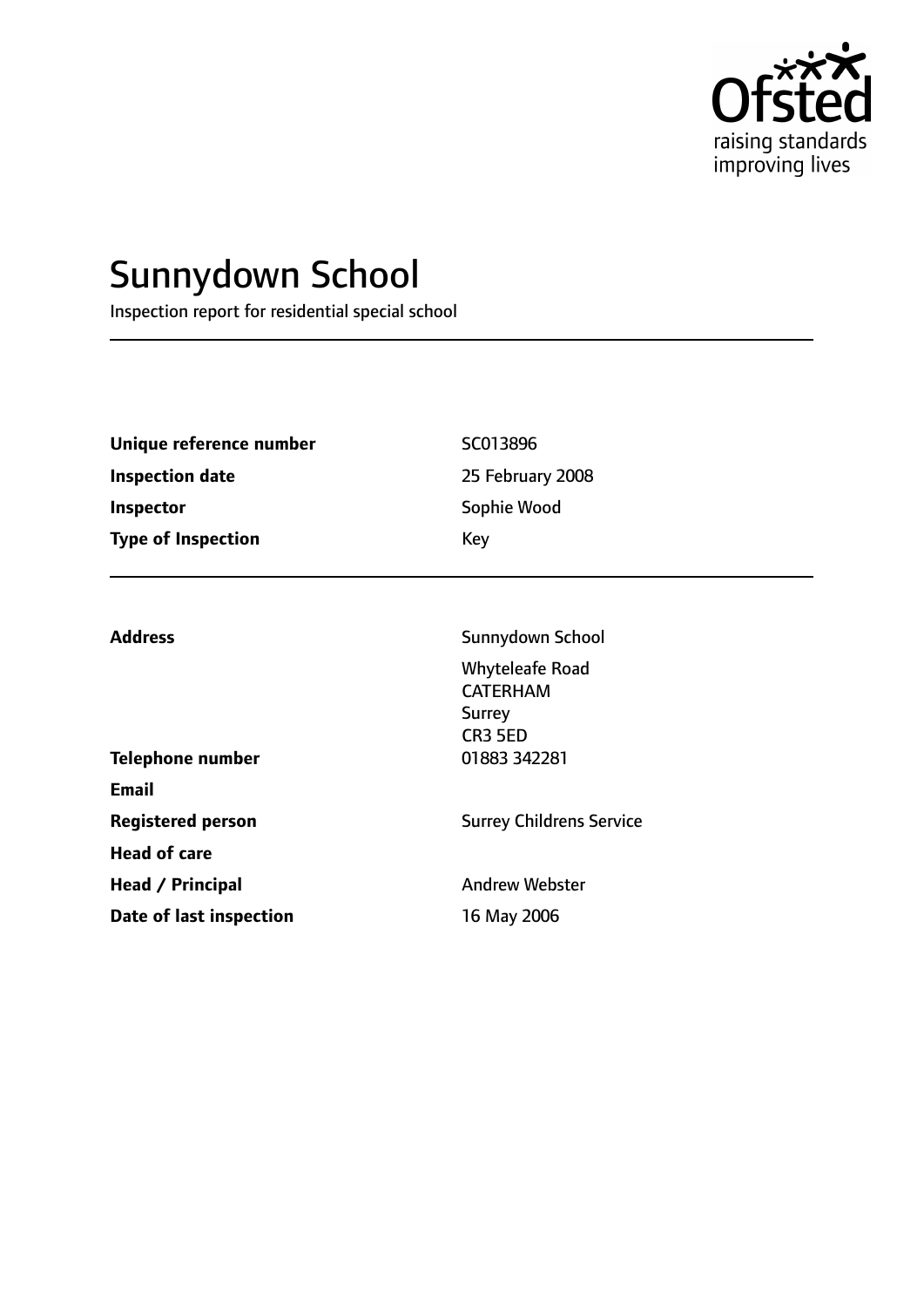© Crown copyright 2008

Website: www.ofsted.gov.uk

This document may be reproduced in whole or in part for non-commercial educational purposes, provided that the information quoted is reproduced without adaptation and the source and date of publication are stated.

You can obtain copies of The Children Act 2004, Every Child Matters and The National Minimum Standards for Children's Services from: The Stationery Office (TSO) PO Box 29, St Cripins, Duke Street, Norwich, NR3 1GN. Tel: 0870 600 5522. Online ordering: www.tso.co.uk/bookshop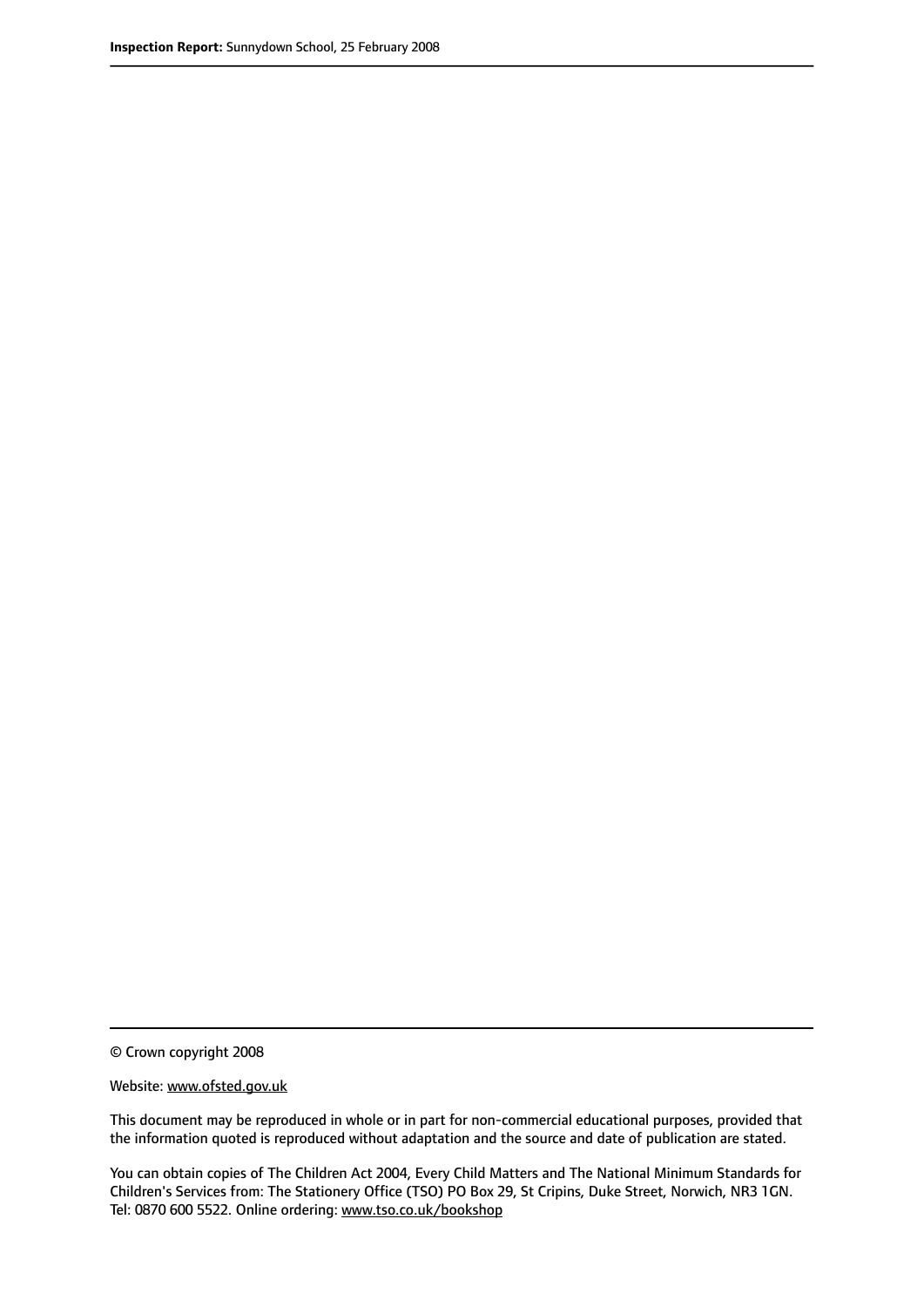# **About this inspection**

The purpose of this inspection is to assure children and young people, parents, the public, local authorities and government of the quality and standard of the service provided. The inspection was carried out under the Care Standards Act 2000.

This report details the main strengths and any areas for improvement identified during the inspection. The judgements included in the report are made in relation to the outcome for children set out in the Children Act 2004 and relevant National Minimum Standards for the establishment.

### **The inspection judgements and what they mean**

| Outstanding:  | this aspect of the provision is of exceptionally high quality |
|---------------|---------------------------------------------------------------|
| Good:         | this aspect of the provision is strong                        |
| Satisfactory: | this aspect of the provision is sound                         |
| Inadequate:   | this aspect of the provision is not good enough               |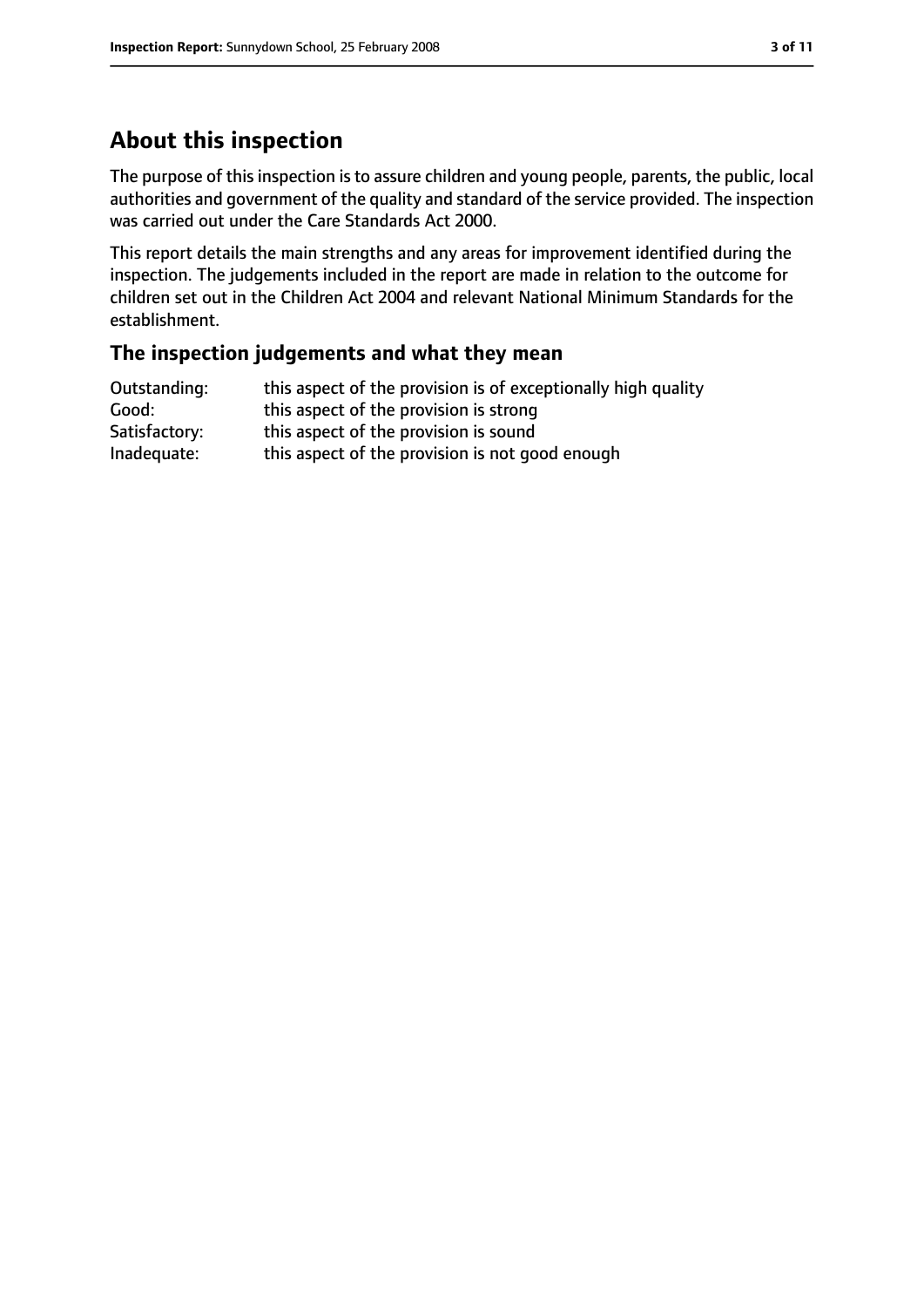# **Service information**

### **Brief description of the service**

Sunnydown School is a residential and day school for boys aged 11 to 16years, who have an emotional and/or learning difficulty. The school is fully maintained by Surrey Local Education Authority and currently accommodates 42 day pupils and 27 weekly boarders. All pupils have a Statement of Special Educational Needs and a number have social communication disorders, such as Asperger's Syndrome. The boarding accommodation is separated into two areas; the juniors reside in the main school building and seniors occupy the first floor of a teaching block. All of the boarding accommodation is warm, well equipped and furnished to a very good standard. The school is situated in a pleasant residential area, with shops, community facilities and public transport services close by. The grounds are secure, spacious and well maintained and include a basket ball court, astro-turf sports pitch and play area.

# **Summary**

This announced key inspection was conducted over two days by one inspector. All of the key standards were inspected, along with a number of others. The one recommendation made from the previous inspection visit was also followed up. A full tour of the premises was conducted, key personnel were interviewed and relevant documentation was scrutinised. Groups of residential pupils were interviewed and a number of parents came in to offer their views and opinions. The findings from every outcome group are outstanding. The school places the wellbeing of its pupils as its absolute priority. They are treated with respect as valued individuals and they thrive in such surroundings.

The overall quality rating is outstanding.

This is an overview of what the inspector found during the inspection.

### **Improvements since the last inspection**

The one previous recommendation to review specific risk assessments has been fully implemented. Beyond this, the school has endeavoured to implement its own improvements, including ongoing redecoration, carpet replacement and a number of new beds. Pupils continue to influence positive changes; new activities have been introduced and reward systems have changed. Staffing levels have increased in response to pupil needs and additional specific training has been provided, for example, working with Asperger's Syndrome. Parents enjoy improved communication through the introduction of a 'home/school' book. A new traversing wall has been installed in the school gymnasium and the 'Fit 4 Life' independence programme has further developed. The school now has a greater involvement with the pre-admission process for pupils preparing to join the school.

### **Helping children to be healthy**

The provision is outstanding.

Residential pupils positively benefit by having their primary and tertiary health needs met. Sound policy and procedural guidance pertaining to health and medical needs is implemented in practice. All of the residential team have received medication administration training, as well as first aid. The Head of Care's office holds medication cupboards and first aid equipment. This area is secure. Parents are required to provide written consent for medication administration and first aid treatment. They complete documentation detailing their own child's particular health needs, medical conditions and allergies. This is updated annually, and in between if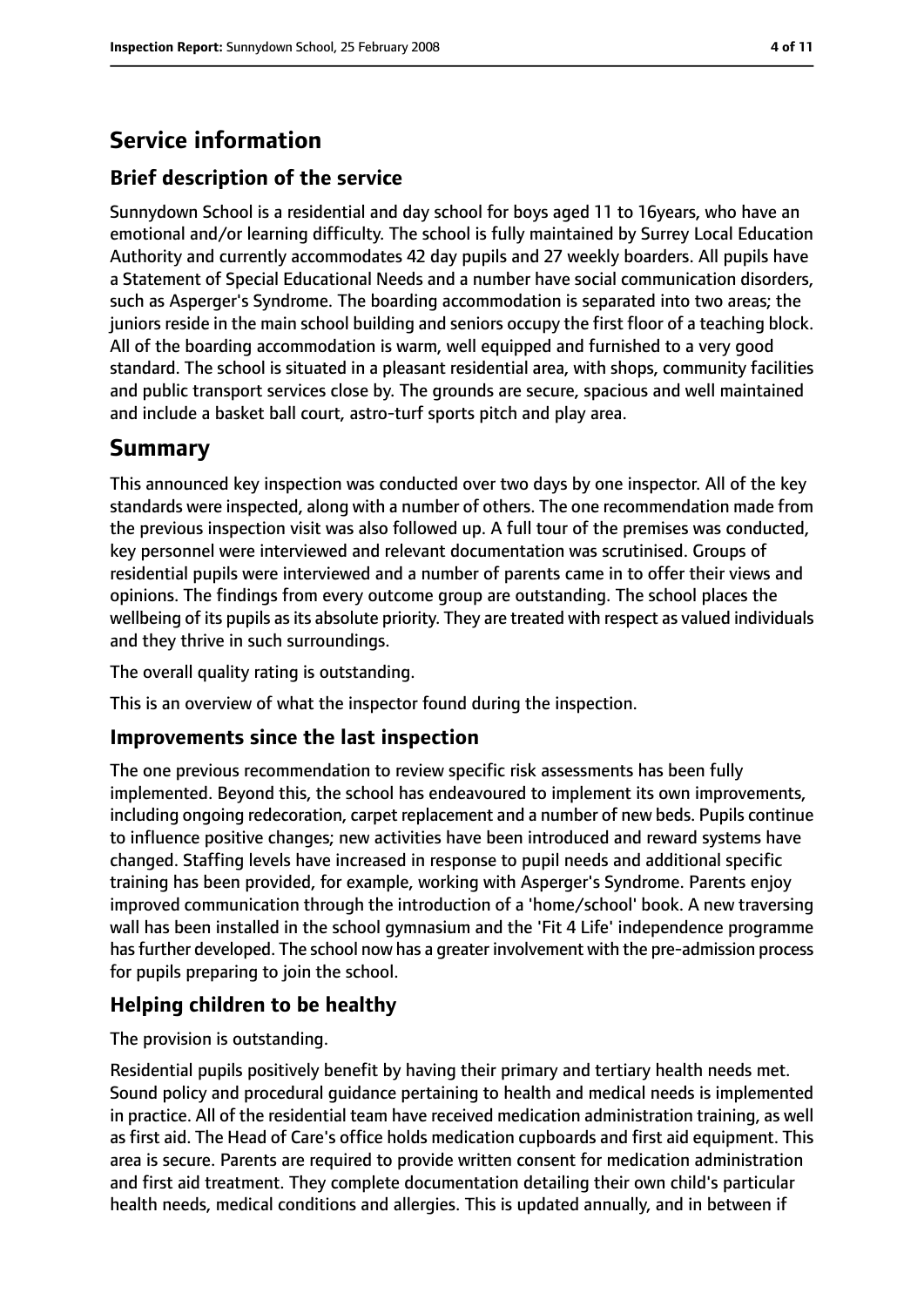necessary. The amount of homely remedies held is not exhaustive and parents are asked for their written consent in order for any of these to be used. Written administration records show that such medication is only being administered in response to clear symptoms being displayed. A number of residential pupils are in receipt of regular, prescribed medication, some of which is 'controlled'. Storage for this is appropriate and safe and written records of administration show no errors. Auditing systems for medication entering and leaving the school are robust and medicines are only given if they are provided in the original packaging, complete with the directions of the prescribing practitioner. A number of residential pupils are in receipt of additional health care services, such as counselling and other therapies. The school maintains positive links with these departments and has also sought specific training when this has become necessary to meet the needs of an individual pupil, for example, epilepsy training. At present, no boarding pupil has a special dietary requirement, however, systems are in place, should this occur, to readily pass such information to the catering department. This team has very recently been joined by a new catering manager and he is already receiving very positive feedback from the boys. Whilst they say the food has always been good, they are overwhelmingly happy with the current provision. Statements include, "It's great and there is lots to choose from" and "It's like my mum's". Menus include good variety and more and more ingredients, particularly vegetables, are being introduced. Parents say, "I can't believe the things he eats now. He was much more picky before he came here". There is a strong emphasis on providing an after school cookery club and three boys are consistently saying they want to become chefs. The dining area is beautifully decorated and mealtimes are separated into two sittings, to effectively overcome the lack of space. The boys are expected to assist with serving and tidying away at the end of each sitting. This reinforces collaborative working and taking responsibility. Mealtimes are sociable and relaxed occasions, whereby staff membersjoin the boys and engage in positive and appropriate conversations with them. A whole school food policy is currently being written and the boys confirm they are routinely asked for their views about meals by the catering team. There are no outstanding recommendations from the most recent Environmental Health Office visit and the main kitchen is being upgraded and improved. The immediate plans are to replace the existing two ovens and there are longer term plans for additional storage space. The school was awarded the 'Healthy Schools Status' and 'Sportsmark Award' last year.

#### **Protecting children from harm or neglect and helping them stay safe**

The provision is outstanding.

Residential pupils are protected from potential harm and abuse due to the strict application of robust policies and procedures. Confidential information is sensitively managed and appropriately shared. The boys are confident that their issues and concerns are effectively listened and responded to. They know how to complain, as do parents, both within and outside of the school. This said, neither group reports the need to currently use external means because they say informal resolution works. The boys state, "You can tell any of the staff if you've got the hump and they sort it out for you" and "They're just like your mum and dad, they listen and take notice of you". Parents say, "I was always on the phone in the early days, checking things out because I was encouraged to" and "No matter how small my concern, it's never made to feel like that. My needs are treated as if they are as important as my son's". Whilst senior managers are confident with internal processes, they are conscious of the risk of complacency. Hence, external complaint and support agencies are regularly advertised and talked about. The boys know and understand the role of the Standard 33 Visitor and Independent Listener and these individuals conduct regular visits. External agencies, including Ofsted and Childline are widely advertised and contact information for these organisations is delivered in child friendly formats.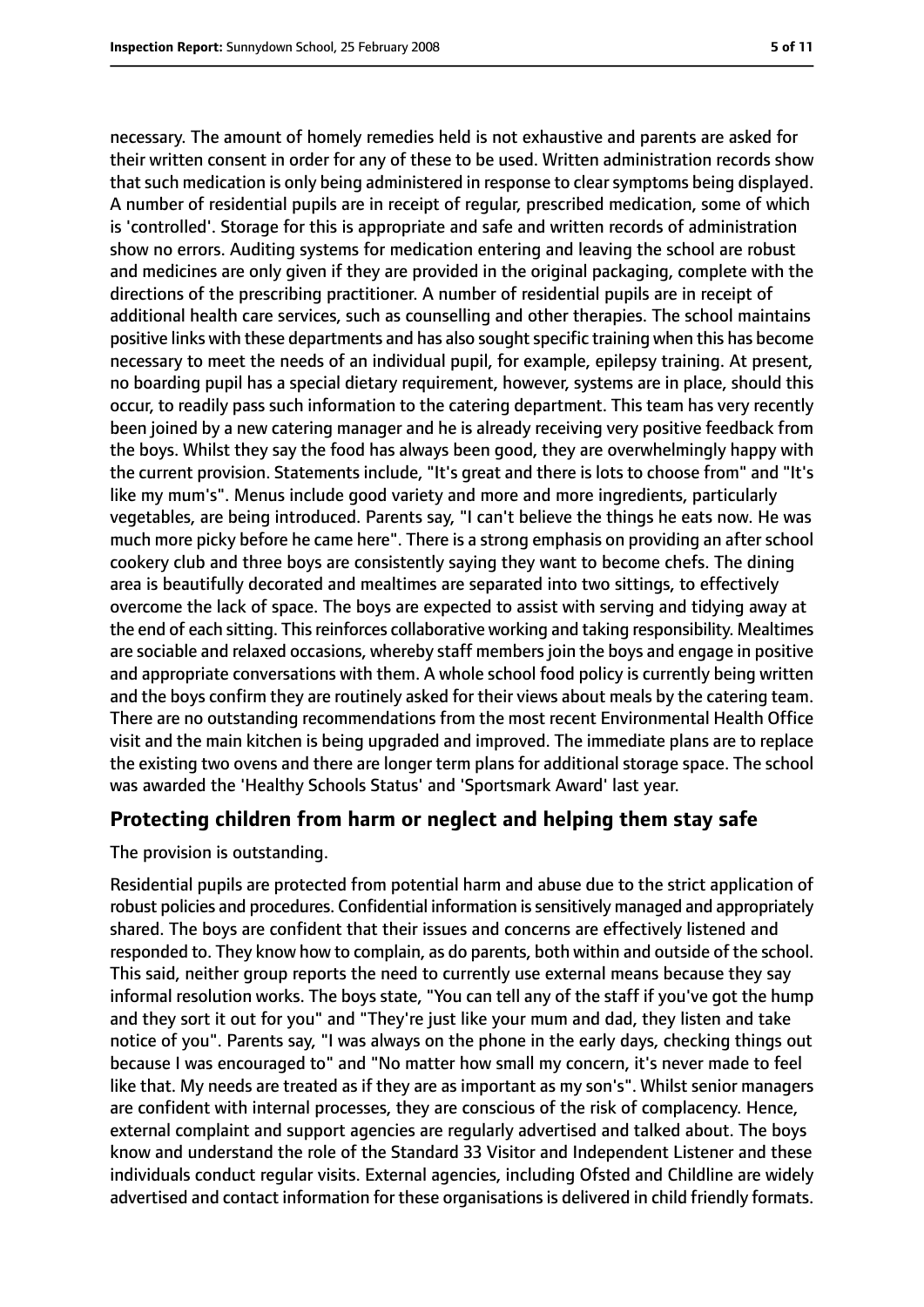Routinely, competitions are held to check that the boys remain fully aware of these processes. Payphones are situated in private places and policy dictates that boys are always provided with change to make such calls. Given that many pupils' previous experiences include being bullied, the school adopts a clear educative approach to this issue. Records show low level and occasional instances, however, the boys are explicitly clear of the school's zero tolerance approach to incidents if they do occur. Overwhelmingly, the boys say they feel safe at school and they demonstrate a real concern for the well being of each other. Examples of observation include individuals asking if the other is okay and offering support and friendship. There is a genuine desire among the boys to ensure they look after one another. The child protection policy is clear and subject to ongoing review to ensure it remains up to date. Every member of staff, across all disciplines understands the prescribed process. Internal training is revisited annually and external training is provided for a range of staff, not just the designated child protection officer. Staff members are also fully aware of the whistle blowing procedure, should they feel it necessary to contact external agencies. Whilst clear processes are in place to report serious incidents to Ofsted, none concerning residential pupils have occurred since the last inspection. Similarly, processes exist to effectively manage unauthorised absences and the statistics for the last year are 0.6%. A proactive premises committee conducts thorough health and safety checks of the entire premises each term. Presenting risks are identified and appropriate remedial action is taken to ensure the safety of those accommodated throughout the entire provision. Residential areas are secure from potential intrusion, first floor windows are suitably restricted and water temperatures are sufficiently monitored and controlled. Electrical equipment is routinely tested and the boys know they must present their own electrical equipment, brought in from home, before it can be used. Cleaning equipment is safely stored and staff receive training in this area. Issues of maintenance and repair are swiftly reported and the health and safety policy is currently being reviewed. Systemsto further enhance the auditing and monitoring of repairs and maintenance are being added to the updated version. Written recruitment processes are being implemented in practice. This serves to further protect residential pupils. Prospective employees and volunteers undergo rigorous checks, including Criminal Record Bureau checks and the verification of written references, before they can commence with their posts. Written records are maintained of the interview process and any gaps within employment histories are required to be explained.

### **Helping children achieve well and enjoy what they do**

The provision is outstanding.

The residential team is fully aware of the educational targets set for every residential pupil and the level and detail of liaison between the teaching and residential teams is commended. There is much cross over between these two departments and respect is evident for each other's roles. Many of the teachers and teaching assistants undertake additional residential duties, providing after school clubs, extra tuition and helping with activities. There is a clear understanding however, that residential time is intended to replicate life at home, hence, attention to homework and extra tuition remains balanced and appropriate. The boys say, "We're not less intelligent than others, but sometimes we need a bit more help or time to understand things". The written records of another boy described him in Year 7 as 'suffering with very low self esteem'. Now in Year 9, written records describe his current desire to go to University. The provision of activities, both within the school and off site, is commended. During the evening of this inspection, choices included off site rock climbing and swimming and on site cookery club, roller skating in the sports hall, football and use of the school's computer facilities. Within junior dormitories, the boys have open access to board games, Lego and Mechano equipment.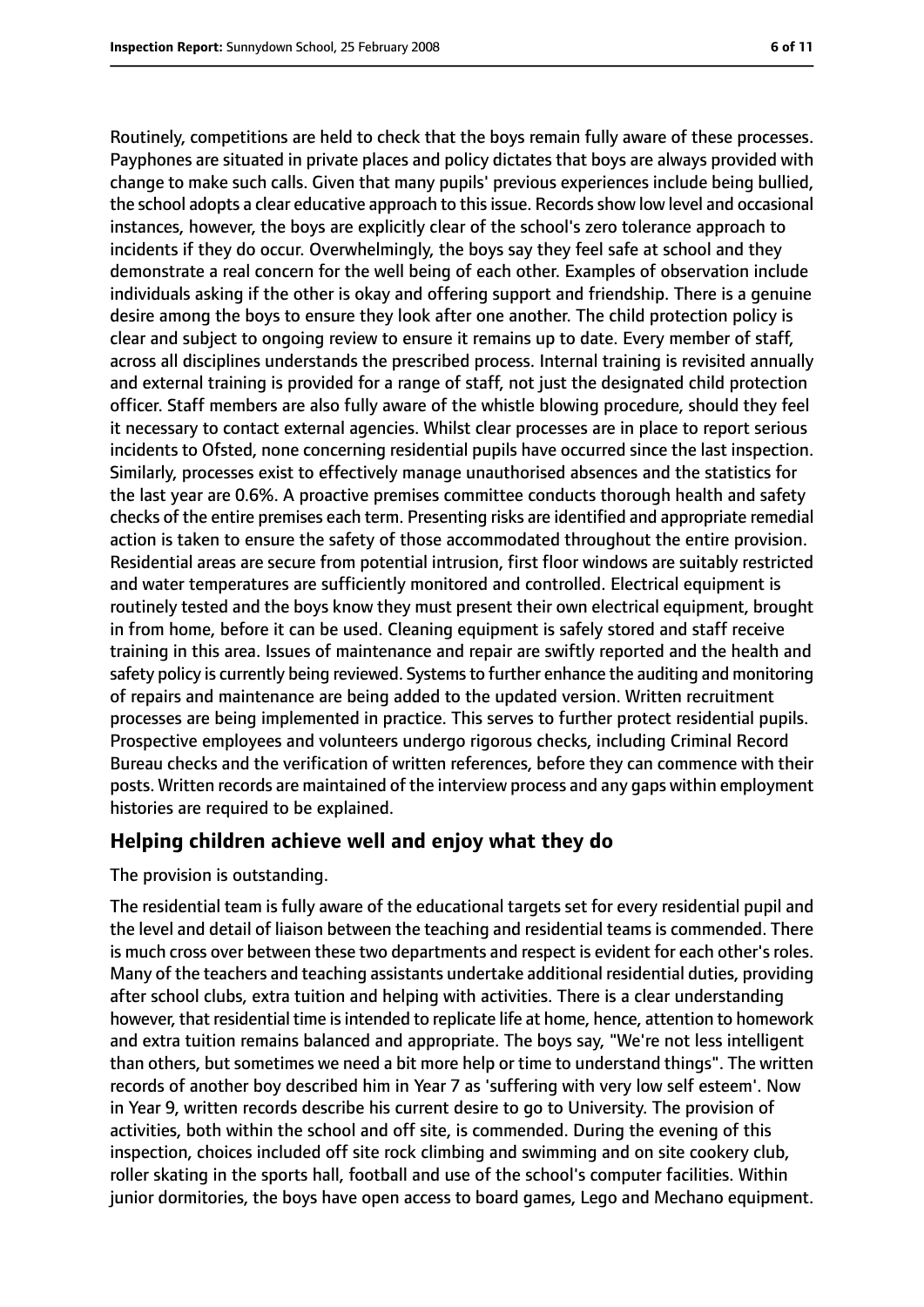Photographs of activities, past and present adorn the walls of the residential area showing their participation in playing in the snow and engaging in the annual 'Mission Impossible' event, whereby staff parade as spy characters and the boys have to act as FBI Agents and solve mysteries. The senior house provides leisure activity provision appropriate to the age of the pupils. The common room is comfortable and pupils can request to have televisions in their rooms. 'The cave' has been designed by the pupils themselves and those earning the right to use it, enjoy the privacy of this area, which houses a television, DVD, music centre, fridge and snacks. The boys describe it as "a great place to chill out and relax". Care records clearly describe the presenting individual needs of every residential pupil. Beyond this, they prescribe how such needs will be supported. Parents are particularly positive about this aspect of care provision and say they are routinely asked for their views as to the most appropriate types of intervention. The Special Educational Needs Coordinator (SENCO) liaises effectively with teaching and residential departments. She endeavours to visit every prospective pupil, whilst they are in their final year of primary school and ensures relevant information is disseminated to the staff team. Where appropriate, she delivers individual teaching sessions and is accessible to the boarding team for ongoing advice. External agencies provide support where necessary, including speech and language therapy, educational psychology and the Children and Adolescent Mental Health Service (CAMHS).

### **Helping children make a positive contribution**

#### The provision is outstanding.

There are numerous forums in place in order for pupils to share their views and contribute to the residential provision. The student council is effective and valued. Pupils say they have a real influence over the decision making process and give examples of developing 'the cave' in the senior block and changing the rewards rules to make them more age appropriate. Their comments about school meals directly impact upon menu planning and sensible suggestions about activities are implemented. This level of dialogue and autonomy reflects sound and positive relationships between staff and pupils. Senior boys say, "You are treated like an adult, so you act like one". Junior boys say, "The staff don't boss you around. They let you have fun, but you do get told off if you're naughty". When asked about rules and sanctions, the boys are clearly able to give examples and can also describe why such rules are in place. Given the school's approach and ethos, the prescribed sanctions in placed are used appropriately, albeit minimally. The school's admissions criteria are clear and explicit. To this end, pupils who do arrive can expect to find staff in place who are able to effectively meet their presenting needs. The assessment process involves all interested parties, including parents and the pupil. The introductory afternoon is particularly valued by parents and their sons. Assessment information is effectively used to reliably inform initial care plans, which continue to be subject to ongoing review and update. The boys understand their care plans. They are actively involved in target setting and meet with their key workers on a weekly basis to review their own progress. Payphones are situated in quiet, private areas and the boys confirm they can contact their parents easily and in private. Parents say their sons often don't call home because they say they are too busy with activities. Written records show regular telephone calls are made to parents by the staff and those spoken with confirm excellent levels of communication, which include the home/school book. Policy dictates that money is always to be made available to the boys for telephone contact with home.

### **Achieving economic wellbeing**

The provision is outstanding.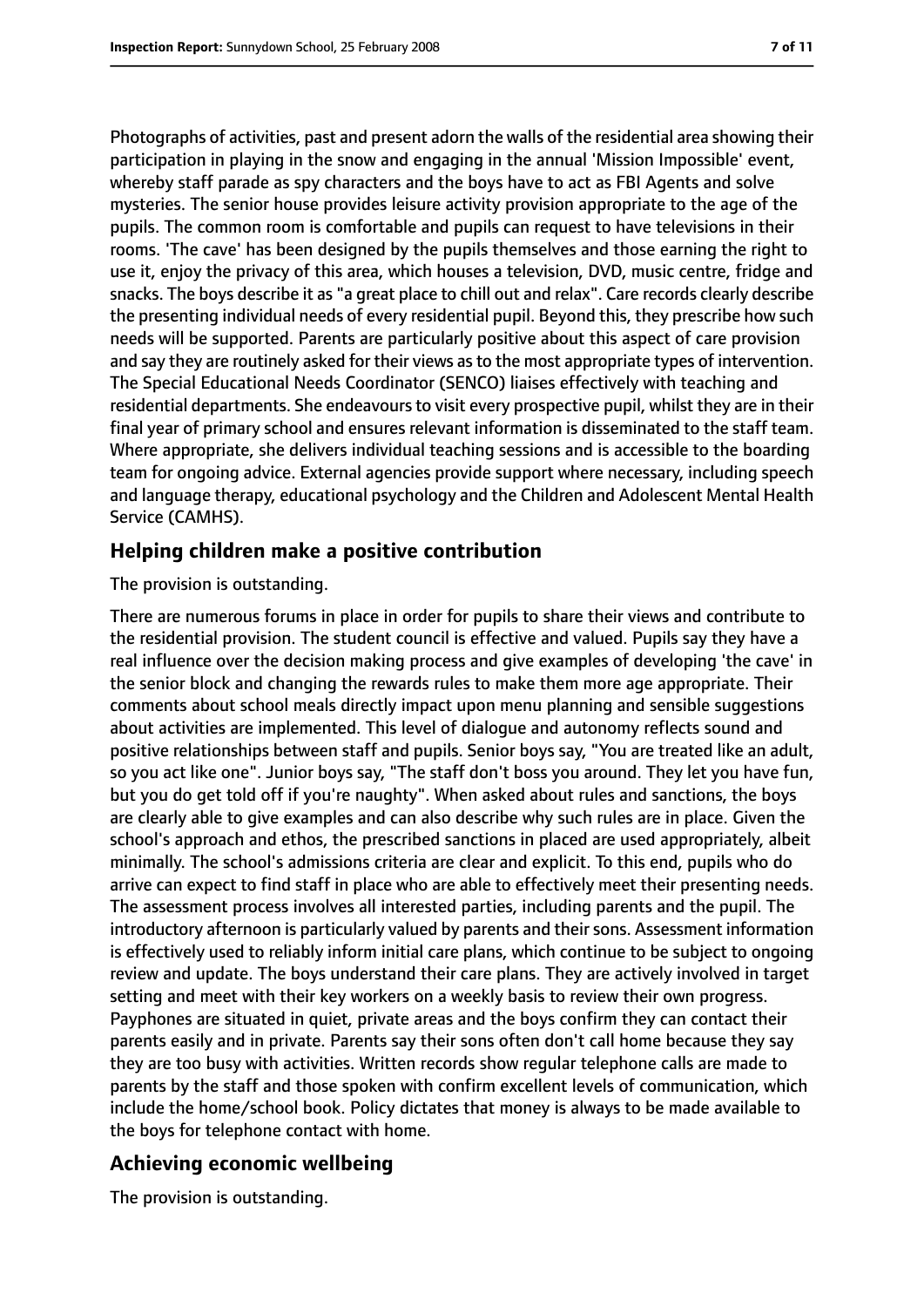Residential accommodation is separated into two areas, appropriately separating juniors and seniors. The junior provision is on the first floor of the Victorian main school building and houses five shared bedrooms, accommodating groups of two and four boys. The entire area, including its main stairway, is wooden panelled and this gives it an immediate warmth. Photographs of previous and current pupils and staff adorn the walls and notice boards display relevant information. Staff have made huge efforts to decorate and personalise bedrooms. They are brightly painted and furnishings are of good quality. The boys say their beds are very comfortable and they have enough space to hang and store their clothes. They all have lockers for the storage of treasured and valuable items. Every individual area has posters, photographs and own bedding, much of which demonstrates favoured football clubs and because most of the rooms are spacious, easy chairs and bean bags provide additional comfort. These rooms are warm, well ventilated and equipped with numerous games and play equipment. The Head of Care's office is central to this provision and bathrooms and toilets are close to all bedrooms. The boys say they enjoy good privacy. The current rolling refurbishment plan identifies bathrooms in this area for upgrading. The senior provision is situated on the first floor of a newer teaching block. The main corridor and lounge boasts many excellent pieces of pupils' own art work and communal areas are furnished with very modern equipment to reflect the personal tastes of those living here. Bedrooms generally accommodate two boys and these have additional desks to accommodate those wishing to complete extra study. An additional room to the rear of the building has been refurbished and named as 'the cave' by the boys. This is equipped with a television, DVD, music system, fridge and comfortable seating. Seniors earn the privilege to gain unsupervised access to this room through the revised reward system and this is proving to be extremely popular. Junior and senior pupils confirm they are able to obtain any personal requisites they may need whilst staying at school. Once the school day is over, they return to their living areas and change out of school uniform. An effective laundry system is in place and the boys are encouraged to bring down their own items for washing. The school has developed an excellent programme that focuses upon the acquisition of independence skills. The 'Fit 4 Life' programme was initially developed by a staff member as part of his NVQ award and has been evolving and developing ever since. Commencing at Year 9, residential pupils seek to achieve the bronze award, which involves learning to tell the time, make a bed and budgeting to then cook supper. As the awards progress through silver and on to gold, tasks become more complex and the 'final challenge' sees a small group of pupils living independently in the senior block for a week with minimal, arms length support. This aspect of provision is commended.

### **Organisation**

The organisation is outstanding.

The school provides informative written literature for all of its stakeholders. The Statement of Purpose has been updated this year and written information for pupils is delivered in child friendly formats. The school is approved by the Council for the Registration of Schools for the Teaching of Dyslexic pupils (CReSTeD) and has attained the Investors in People Award. The residential team is stable and motivated. All mandatory training is up to date and the newest recruit has already commenced with NVQ training; the rest of the team have all achieved this. The Head of Care possesses the NVQ level 4 and the Registered Manager's Award and is also an NVQ 4 Assessor. Her Deputy possesses the NVQ level 4 and is an NVQ level 3 Assessor. The Head of Care adopts an open and inclusive style of leadership and all staff benefit from good quality line management and supervision. The Deputy Head Teacher is the training and development coordinator for the school. He liaises closely with the Head of Care in developing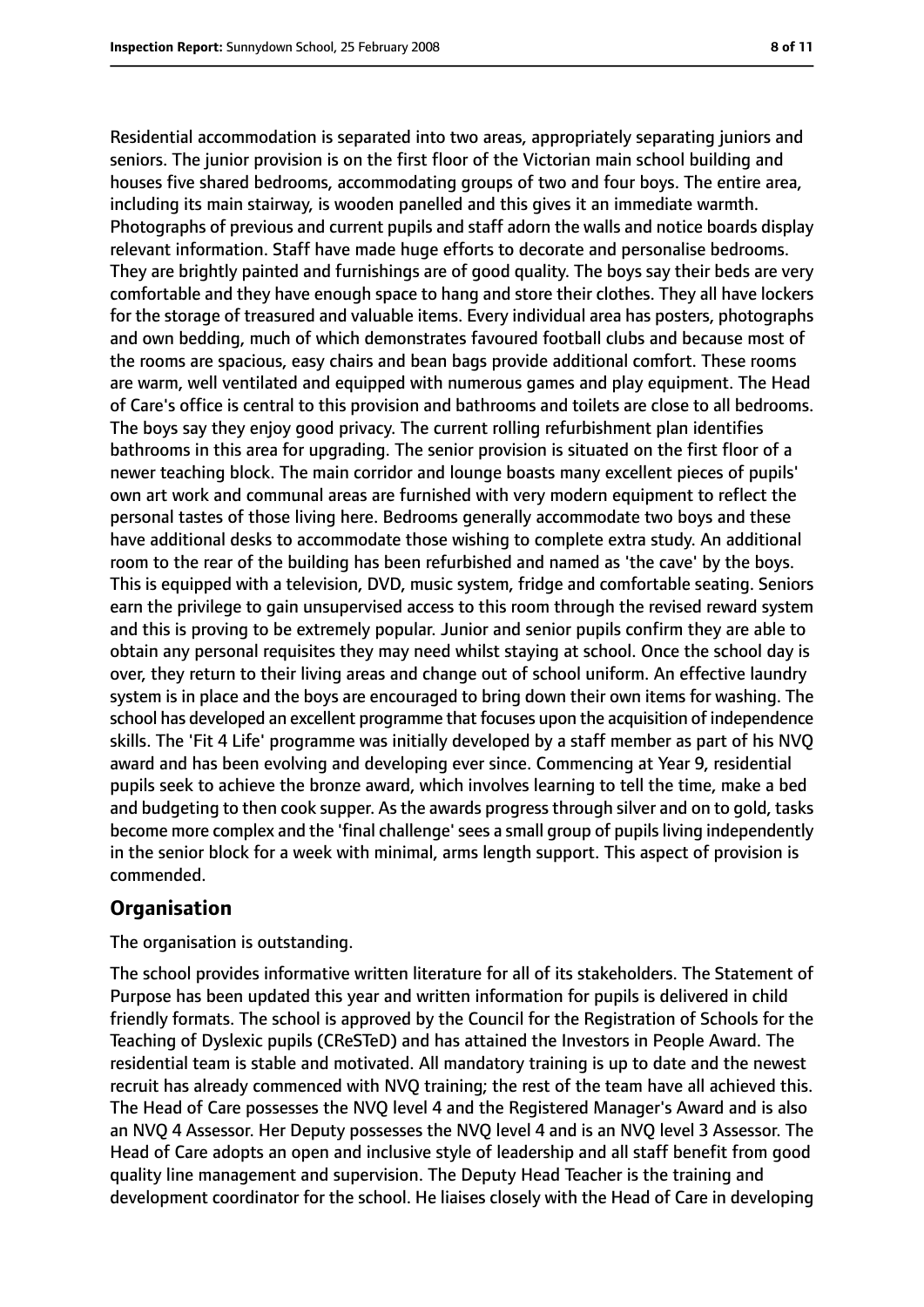the annual training timetable, in order that the ongoing training needs of all departments are effectively provided for. Professional development is actively promoted and encouraged. Personal development plans are in place. Examples demonstrate excellent achievement, for example, one member of the residential team has obtained an NVQ qualification, moved across as a teaching assistant and has now undertaken teacher training. Clear and effective monitoring systems are being implemented. Policies and procedures continue to be reviewed and ratified by the Board of Governors. The Chairperson is extremely active and passionately interested in the welfare of the pupils. The Head Teacher encourages heads of services to have ownership of their particular departments and the pursuit of continued improvement is embedded within the culture of the school. The Standard 33 Visitor conducts regular and thorough audits of the residential provision and this provides an additional external monitoring safeguard.

# **What must be done to secure future improvement?**

# **Statutory requirements**

This section sets out the actions, which must be taken so that the registered person meets the Care Standards Act 2000, and the National Minimum Standards. The Registered Provider must comply with the given timescales.

| Standard Action |  | <b>Due date</b> |
|-----------------|--|-----------------|
|-----------------|--|-----------------|

### **Recommendations**

To improve the quality and standards of care further the registered person should take account of the following recommendation(s):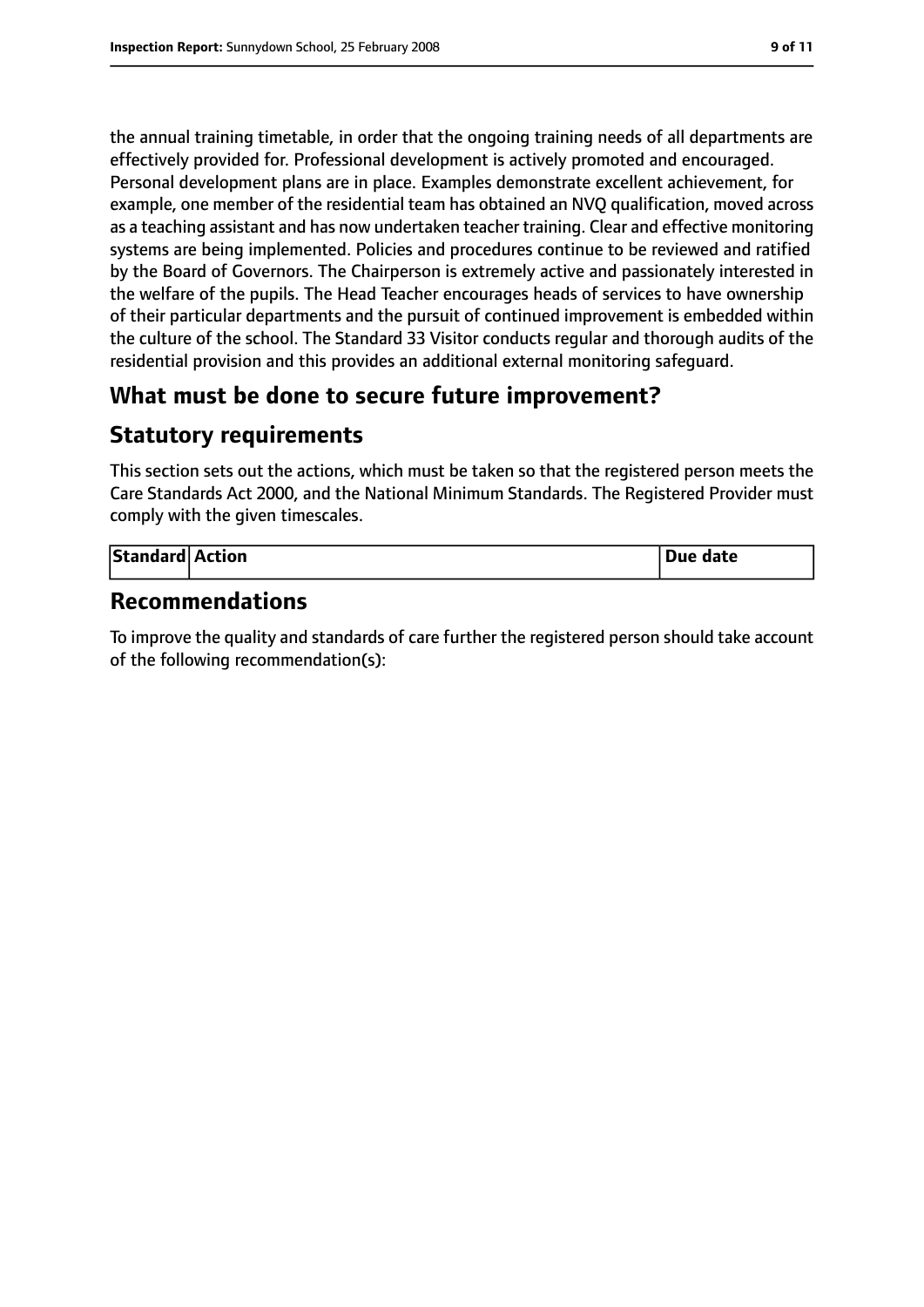# **Annex**

# **National Minimum Standards for residential special school**

### **Being healthy**

### **The intended outcomes for these standards are:**

- children live in a healthy environment and the health and intimate care needs of each child are identified and promoted (NMS 14)
- children are provided with healthy, nutritious meals that meet their dietary needs (NMS 15) **Ofsted considers 14 the key standard to be inspected.**

# **Staying safe**

### **The intended outcomes for these standards are:**

- children's privacy is respected and information about them is confidentially handled (NMS 3)
- children's complaints are addressed without delay and children are kept informed of progress in their consideration (NMS 4)
- the welfare of children is promoted, children are protected from abuse, and an appropriate response is made to any allegation or suspicion of abuse (NMS 5)
- children are protected from bullying (NMS 6)
- all significant events relating to the protection of children in the school are notified to the appropriate authorities by the head of the school or designated person (NMS 7)
- children who are absent without authority are protected in accordance with written guidance and responded to positively on return (NMS 8)
- children are assisted to develop appropriate behaviour through the encouragement of acceptable behaviour and constructive staff responses to inappropriate behaviour (NMS 10)
- children live in schools that provide physical safety and security (NMS 26)
- there is careful selection and vetting of all staff and volunteers, and monitoring of visitors to the school to prevent children being exposed to potential abusers (NMS 27)

**Ofsted considers 3, 4, 5, 6, 8, 10, 26 and 27 the key standards to be inspected.**

# **Enjoying and achieving**

### **The intended outcomes for these standards are:**

- the school's residential provision actively supports children's educational progress at the school (NMS 12)
- children have ample opportunity to engage in purposeful and enjoyable activities within the school and in the local community (NMS 13)
- children receive individual support when they need it (NMS 22)

**Ofsted considers 12 and 22 the key standards to be inspected.**

# **Making a positive contribution**

### **The intended outcomes for these standards are:**

- children are encouraged and supported to make decisions about their lives and to influence the way the school is run; no child should be assumed to be unable to communicate their views (NMS 2)
- children have sound relationships with staff based on honesty and mutual respect (NMS 9)
- children experience planned and sensitively handled admission and leaving processes (NMS 11)